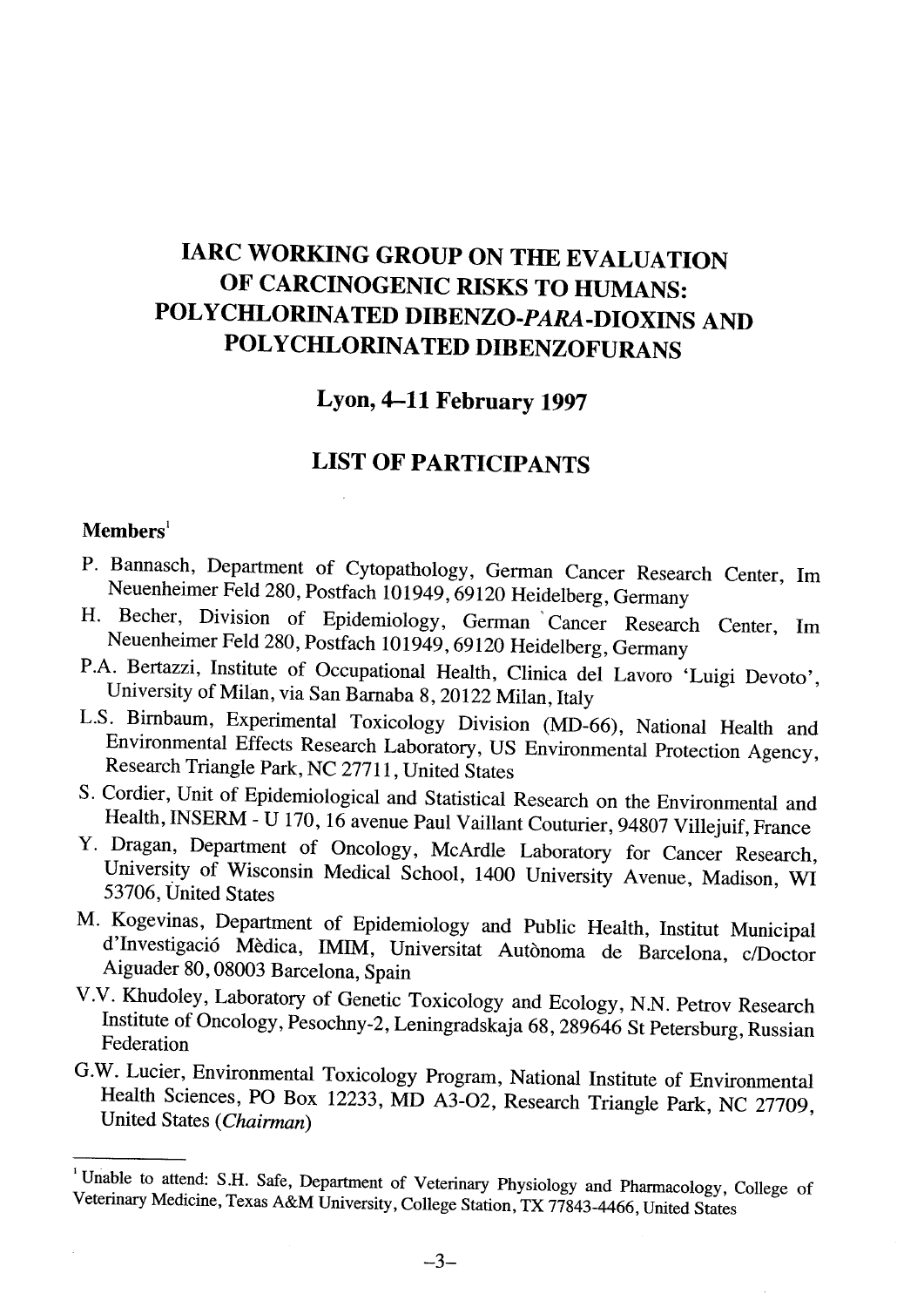- J. Nagayama, Laboratory of Environmental Health Sciences, School of Health Sciences, Kyushu University, 3-1-1 Maidashi, Higashi-ku, Fukuoka 812, Japan
- S.S. Olin, Risk Science Institute, International Life Sciences Institute, 1126 Sixteenth Street NW, Washington DC 20036, United States
- O. Päpke, ERGO ForschungsgeselIschaft mbH, Albert-Einstein-Ring 7, 22761 Hamburg, Germany
- L. Poellnger, Department of Cell and Molecular Biology, Medical Nobel Institute, Karolinska Institutet, 171 77 Stockholm, Sweden
- A. Poland, McArdle Laboratory for Cancer Research, University of Wisconsin, 1400 University Avenue, Madison, WI 53706, United States
- C. Rappe, Institute of Environmental Chemistry, University of Umeå, 901 87 Umeå, Sweden (Vice-Chairman)
- W.J. Rogan, National Institute of Environmental Health Sciences, PO Box 12233, Research Triangle Park, NC 27709, United States
- C. Schlatter, Institute of Toxicology, Swiss Federal Institute of Technology, Schorenstrasse 16,8603 Schwerzenbach/Zürich, Switzerland
- D. Schrenk, Institute of Toxicology, University of Tübingen, Wilhelmstrasse 56, 72074 Tübingen, Germany
- A.H. Smith, University of Califomia, Berkeley, School of Public Health, Earl Waren Hall, Berkeley, CA 94720-7360, United States
- R. Stahlmann, Institute of Toxicology and Embryonal Pharacology, Free University of Berlin, Garystrasse 5, 14195 Berlin, Germany
- J.R. Starin, Central Science Laboratory, Room 06GA04, Sand Hutton, York Y04 lLZ, United Kingdom
- K. Steenland, Centers for Disease Control, National Institute for Occupational Safety and Health, 4676 Columbia Parkway, Cincinnati, OH 45226-1998, United States
- M.H. Sweeney, National Institute for Occupational Safety and Health, Education and Information Division, Mailstop C-15, 4676 Columbia Parkway, Cincinnati, OH 45226-1988, United States
- M. Van den Berg, Environmental Toxicology Group, Research Institute of Toxicology, University of Utrecht, PO Box 80176,3508 TD Utrecht, The Netherlands
- S. Watanabe, Department of Nutrition and Epidemiology, Tokyo University of Agriculture, 1-1-1, Sakuragaoka, Setagaya-ku, Tokyo 156, Japan

## Representatives/Observers

### Representative of the National Cancer Institute

S. Hoar Zahm, National Cancer Institute, EPN 418, 6130 Executive Boulevard, Rockvile, MD 20892-7364, United States